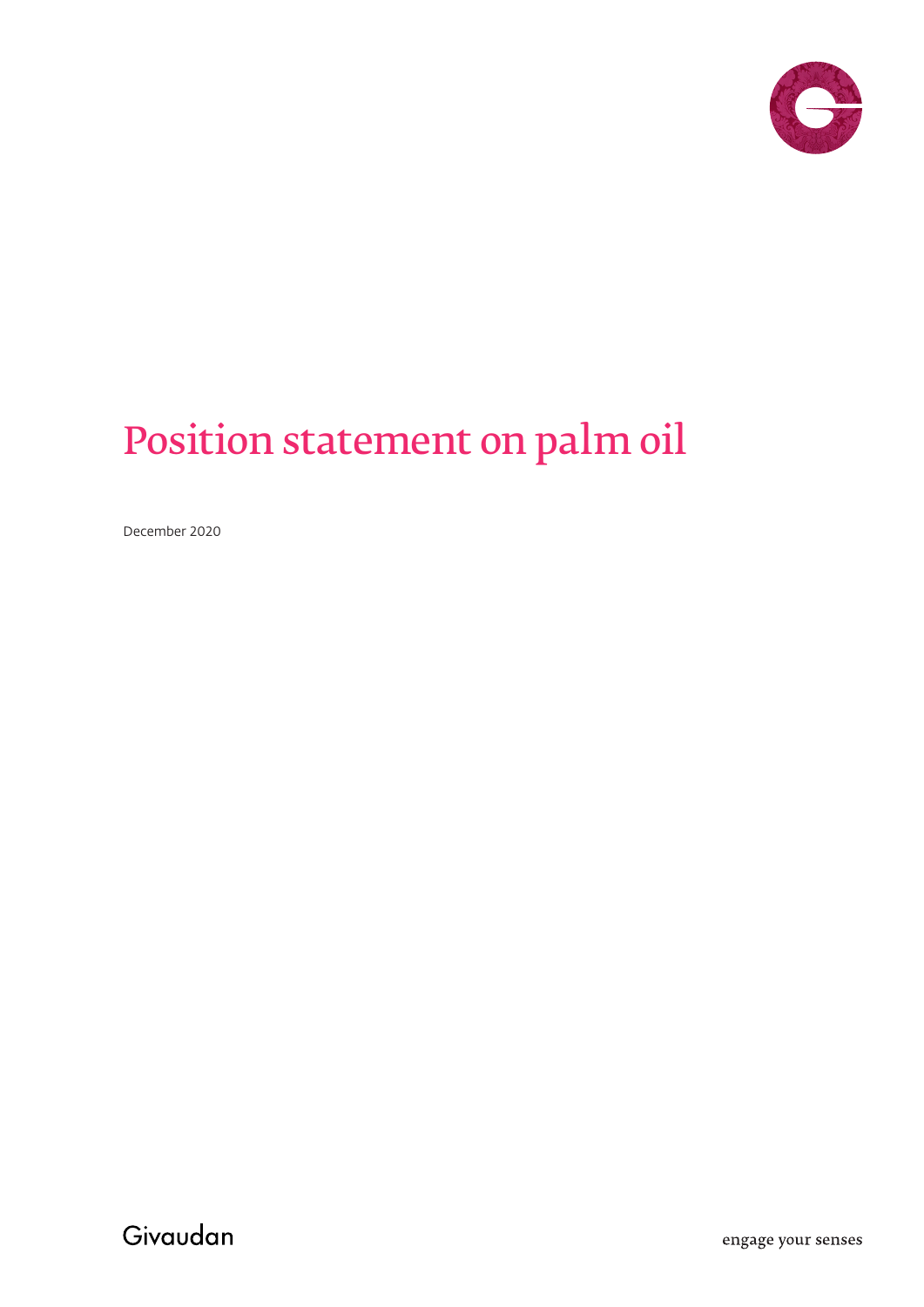## Givaudan



# Position statement on palm oil

December 2020

## Introduction

Givaudan's sustainability approach makes progressive efforts to shape a sustainable future for flavours and fragrances. As part of this approach, Responsible Sourcing is of the utmost importance to Givaudan, embedding our commitment to create a positive impact on the ingredient supply chains we source from, helping preserve the environment and ensuring respect for human rights.

Palm oil is a key ingredient category in our Responsible Sourcing programme. Givaudan uses palm materials and their derivatives as ingredients in its flavours and fragrances**<sup>1</sup>** .

Palm is a versatile, high yielding crop that is one of the most land-use efficient sources of vegetable oil. The supply chains of palm oil are complex, especially with derivatives, and are often associated with the risk of deforestation, habitat loss and human rights issues.

## Our journey so far

We recognise the importance of the Roundtable on Sustainable Palm Oil (RSPO) in developing standards and driving availability of sustainable palm. Givaudan has been a member of RSPO since 2011 and has actively contributed through purchases of Mass Balance certification and Book and Claim Credits.

Additionally, we are keen to trace the origin of our palm derived ingredients. In close collaboration with the Earthworm Foundation (formerly The Forest Trust) and our suppliers, we are creating transparency in the supply chains up to mill level of our top suppliers.

## Our ambition

We continue to evolve and strengthen our approach. Our ambition is to source sustainable palm ingredients from suppliers committing to the "No Deforestation, No Peat, No Exploitation (NDPE)" principles:

- No deforestation, including no development of High Carbon Stock (HCS) and High Conservation Value (HCV) areas and no use of fire to clear or prepare land
- No development on peatlands
- No exploitation of workers or communities, human rights are respected and the Universal Declaration of Human Rights supported

**<sup>1</sup>** Givaudan uses 10,000 tonnes palm derived materials, accounting for roughly 0.01% of global production.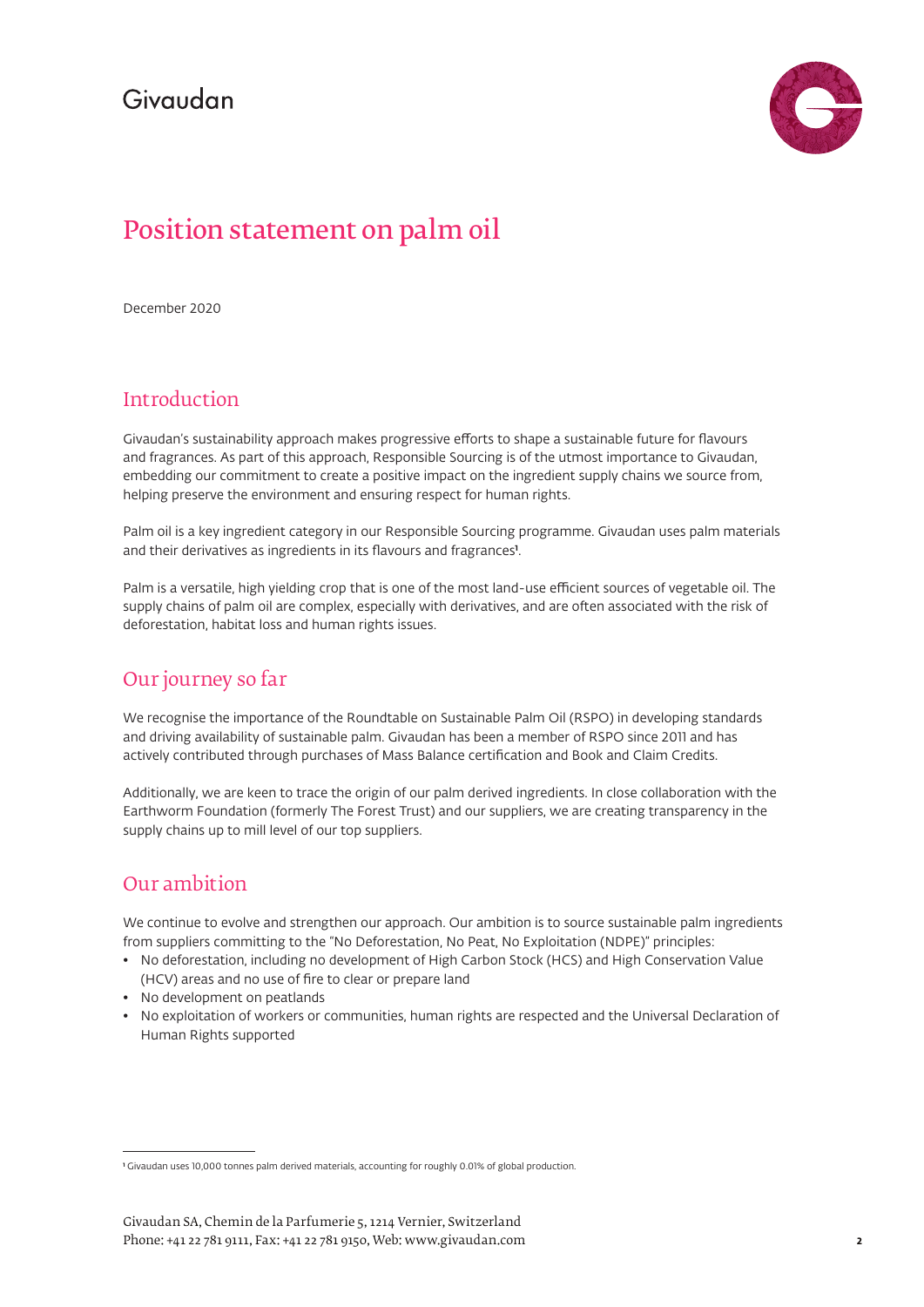## Givaudan



In addition, we aim to:

- Increase transparency of our palm oil supply up to mill level
- Drive positive change in our supply chains
- Support the inclusion of smallholders in the supply chain

### Approach and key milestones

Our approach is based on strong collaboration with our suppliers and industry experts and focuses on three elements:

#### **Certification**

Givaudan will remain an active member of RSPO and support their industry efforts by:

- increasing the number of Givaudan production sites with RSPO Supply Chain certification.
- growing our purchasing coverage of RSPO Mass Balance certified palm ingredients with availability in the market being a key consideration.

#### **Supply chain transparency**

We will continue to increase transparency in our palm supply chains. We are engaging with our primary suppliers to map their supply chains to refineries and mills, identifying our key upstream sourcing areas. We aim to reach supply chain transparency to mill level with our top suppliers, equivalent to 80% of our volume on palm, by 2025.

#### **Collaboration to increase impact on our supply chains**

We have recognised that our ambition cannot be achieved solely by certification. Our increased transparency provides us the opportunity to directly generate positive change in our own supply chains.

We collaborate with industry experts and stakeholders to influence change through co-investment in local transformation projects on the ground of our own key sourcing areas. These include landscape programmes led by the Earthworm Foundation. Our goal is to co-create positive and tangible impact for our upstream suppliers, smallholders and communities in close collaboration with local governments and NGOs.

We believe that a mixture of certification and local projects will enhance our impact on creating positive change within the palm industry. These investments in local projects will gradually increase in the next three years, strengthening the investments' link to our identified sourcing areas.

With this revised approach, Givaudan intensifies its contribution to sustainable palm through positive, direct and visible impact on the environment and human rights in the palm oil supply chains.

We will share our progress in our annual sustainability reports.